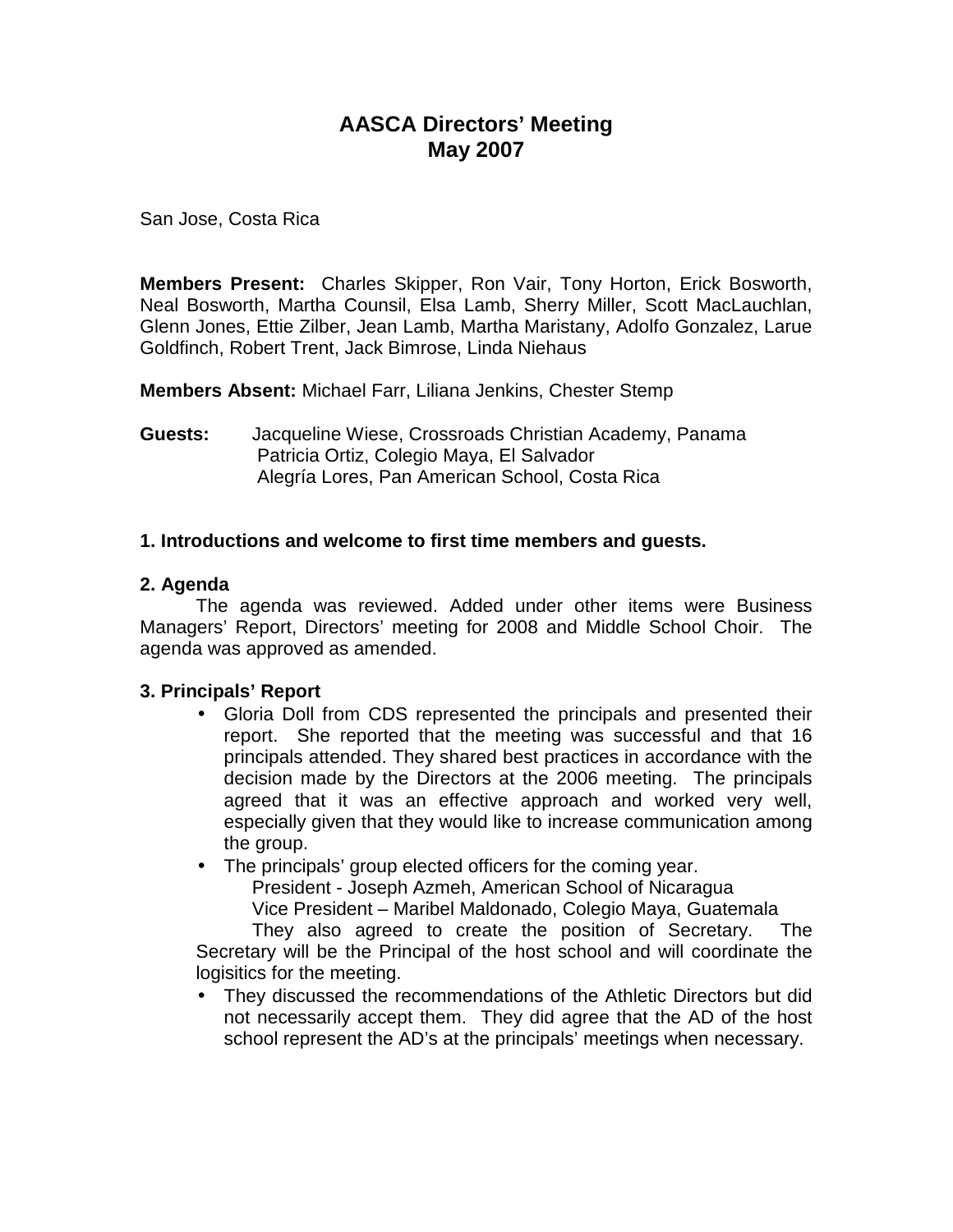# **Actions on Principals' Recommendations**

# 5 Knowledge bowl.

 The principals recommend that sufficient questions be supplied to avoid repeating questions, that questions be opened immediately prior to each round, and that a minimum of four games per team be offered to maximize participation.

#### # 6 Music Event

 The principals recommend that a structured format be adopted for the music event. The American School of Tegucigalpa will provide a model for consideration.

#### **Sherry Miller moved to accept these two recommendations. Elsa Lamb seconded and they were accepted unanimously.**

# 10 The principals recommend that schools be required to send representatives to the Principals' meeting or the Directors' meeting.

The Directors' discussed this recommendation, but the consensus was that participation could not be required. There are a variety of factors that sometimes make participation difficult or impossible at a particular event. The recommendation was tabled.

The other recommendations were reserved for later debate

The Calendar of Events for 2007 – 2008 was discussed.

• There was a question about the Media Specialists/Technology conference event scheduled for September 2007. There were few participants the last time this event was held and it was canceled. The consensus was that the timing was complicated as it was only a month before the Tri-Association conference and many schools thought that it was of limited interest because of varying levels of technology and interest among the schools.

# **Sherry moved to take it off the calendar for 2007 and re-evaluate it in the future. The motion carried unanimously.**

- There was a discussion of the dates for the Leadership Conference. Larue moved to change the dates to 14-16 September. The motion was defeated 15 to 2.
- There was discussion about the dates for the small school volleyball and soccer tournaments. It is difficult for small schools to have the two tournaments only a month apart. The volleyball tournament was moved to 17-21 October.
- There was discussion about the principals' meeting and if it should be hosted by Mazapan School two years in a row and if the timing was convenient so close to the Large School Volleyball tournament. Large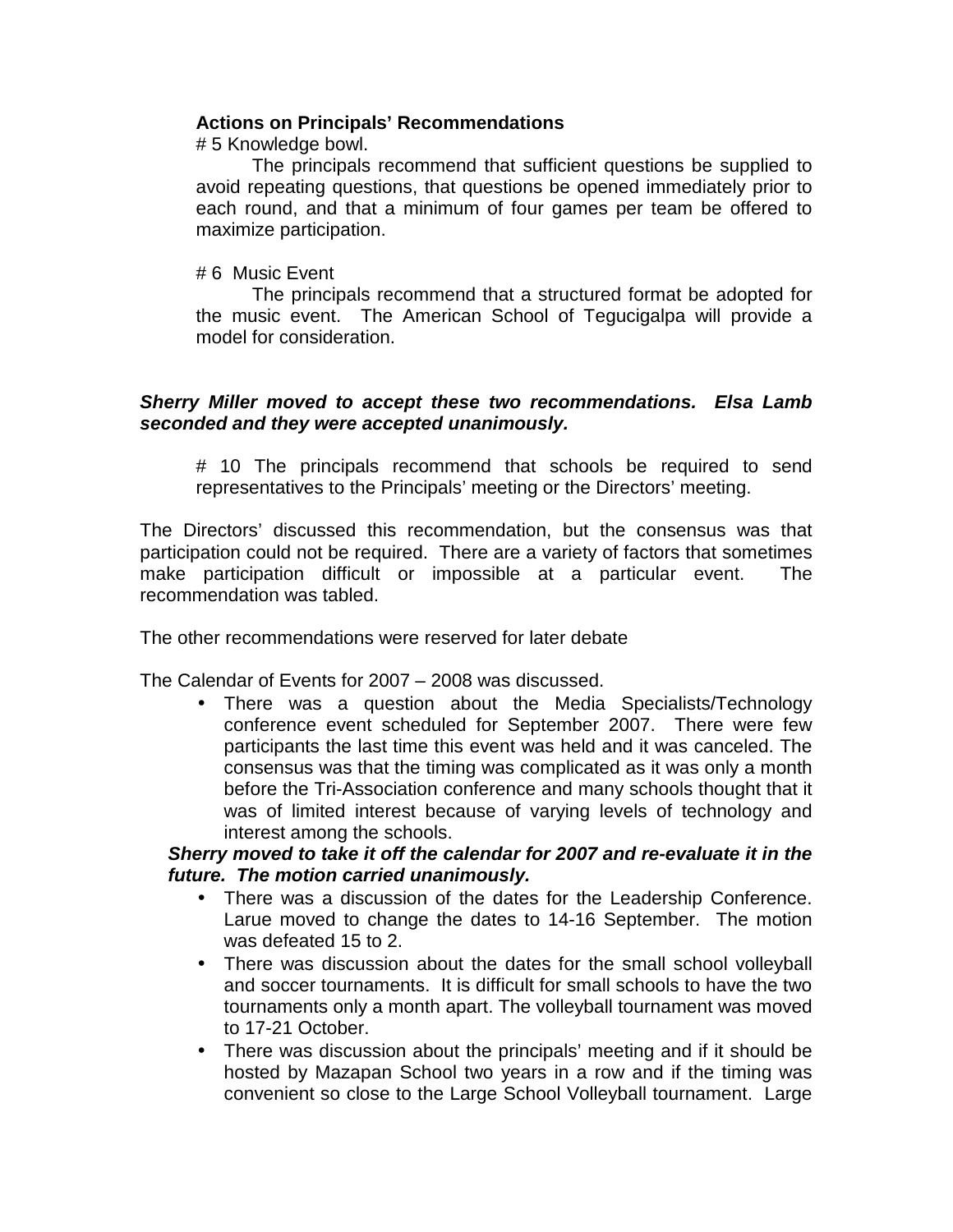schools were not bothered by the closeness of the dates. Also the meeting this year was a success at least partly because the principals were all together and not able to easily leave the group. It was decided 16 to 1 to continue at Mazapan for 2008.

• Due to some conflicts at tournaments, it was decided to have a meeting of Athletic Directors in September 2007 in place of the technology conference. This will be considered an extraordinary meeting and will not permanently alter the established rotation. AD's should discuss event security, sportsmanship and the implementation of the members' new directives for sporting events.

### **The calendar was unanimously approved as amended.**

#### **Calendar of Events for 2007-2008**

| Leadership Conference<br>American School of El Salvador                     | 6-9 September 2007           |
|-----------------------------------------------------------------------------|------------------------------|
| <b>Athletic Directors</b><br>American School of Nicaragua                   | 28-30 September 2007         |
| <b>Tri-Association Conference</b><br>Puerta Vallarta, Mexico                | 10-14 October 2007           |
| Small School Volleyball<br><b>Country Day School</b>                        | 17 - 21 October 2007         |
| <b>Invitational Basketball Tournament</b><br>American School of Tegucigalpa | 24-28 October 2007           |
| Knowledge Bowl<br>The Lincoln School                                        | 8-11 November 2007           |
| Drama Festival<br>The International School of Panama                        | 31 January - 3 February 2008 |
| Large School Soccer<br>American Nicaraguan School                           | 27 February - 2 March 2008   |
| <b>Small School Soccer</b><br>Panamerican School of San Salvador            | 5-9 March 2008               |
| Middle School Choir                                                         | April 2008                   |
| Principals' Meeting<br>Mazapan School                                       | 11-14 April 2008             |
| Large School Volleyball<br>American School of El Salvador                   | 16-20 April 2008             |
| Directors' Conference<br>Colegio Maya, Guatemala                            | 2-5 May 2008                 |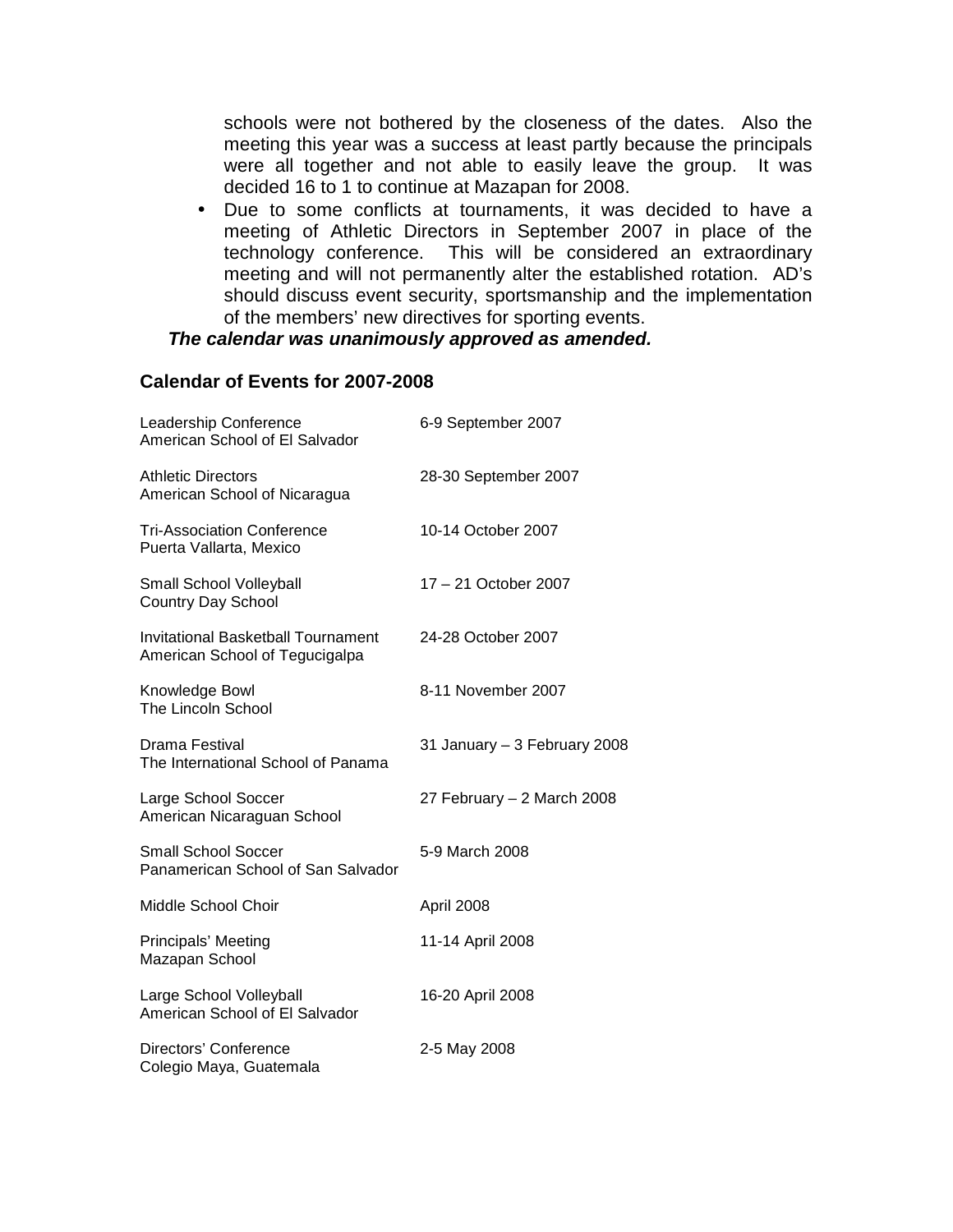- The principals also noted that EBSCO is a potentially valuable resource, but that most schools do not take adequate advantage of it. It is generally underused.
- The principals recommended that the American School of El Salvador receive the community service award this year. **The recommendation was accepted unanimously.** Other directors expressed interest in participating next year.
- Gloria reported that the principals were all very professional and discussed some difficult and sensitive issues without rancor.

Sherry moved to congratulate the principals and the Mazapan School for a very successful event and all agreed.

# **4. Minutes from the May 2006 meeting**

# **Elsa Lamb moved to approve the minutes from last year's meeting. Martha Council seconded the motion and the minutes were approved unanimously.**

# **5. Treasurer's Report**

Linda reported that there was a bill pending to the Tri-Association for \$53,838 for the 20 AASCA member schools. Three schools have dues still outstanding for the current year. There is approximately \$5,000 of outstanding bills to be paid including \$1,000 for the Directors' meeting, \$215 for the Middle School Choir, \$4,284 for small school soccer and \$503.45 for the Business Managers' meeting. This leaves the Association with a balance of between \$33,000 and \$35,000 after paying the Tri-Association and outstanding bills.

Most events have deficits and host schools often assume the extra cost. Sometimes schools ask for help if they cannot absorb the extra costs. AASCA then supports the events to the extent that the host school is unable to cover additional costs. It has always been on the honor system and has not generally been a problem.

The executive committee met during the past year to review by-laws and procedures, but they were unable to get to the dues structure. They will meet to review dues structure for next year's meeting.

#### **6. Professional Development**

AASCA has not organized an association-wide professional development effort for several years. The Association does not have a long term plan or vision. The discussion included the idea of having a theme each year and several possibilities were reviewed. Sherry suggested that we continue to share best practices and make better use of one another as resources.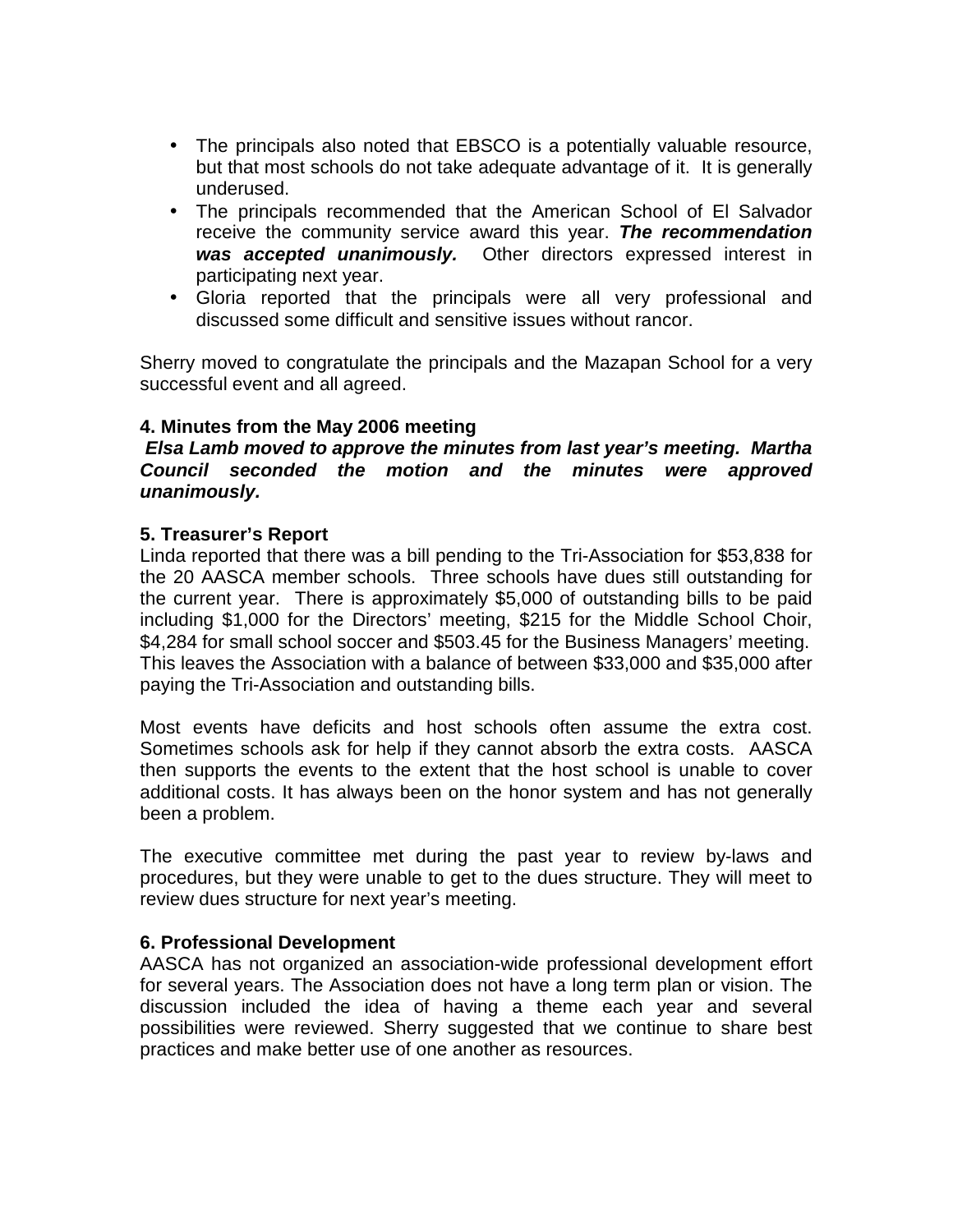**Elsa Lamb moved that the 2008 Directors' meeting be extended one day to include time for strategic planning; the logistics and options for a facilitator to be determined by the executive committee. Martha Council seconded the motion and it passed unanimously.** 

# **7. Dues**

There was a discussion of how much money really needs to be in the bank. **Jack Bimrose moved that the dues remain US \$3,500 for 2008 pending an evaluation by the executive committee and the strategic planning meeting next year. The motion was accepted unanimously.** 

# **8. Community Service Award**

There was only nominee, the American School of El Salvador. There was a discussion of why there had been so little participation. Many directors were unaware of how to apply and the guidelines. Sherry advised that there were guidelines on the website. There are two awards – one school wide award and one for a group project. A discussion of the purposes of the award led to the conclusion that more definition is needed and it will be part of the upcoming session on the vision and planning the future of the Association.

# **Sherry moved to give one award this year to American School of El Salvador. Elsa seconded and the motion was adopted unanimously.**

# **9. By-Laws**

Some redactions in the by-laws were reviewed. They had been sent to the members before the meeting.

# **Elsa moved to approve the by-laws as amended. Linda seconded and the new by-laws were approved unanimously.**

Charlie will talk to Mary Virginia to clarify AASCA's legal status and confirm if any further action is necessary.

# **10. Application for new membership**

There was a discussion about the criteria to apply for membership and the differences between voting and non-voting members. No decision was reached about classes of memberships and no changes were made. This topic will also be reviewed after next year's strategic planning meeting.

Charlie presented an information sheet and an application form for the consideration of the members.

# **Tony moved to accept the application form as amended. Linda seconded and it was adopted unanimously.**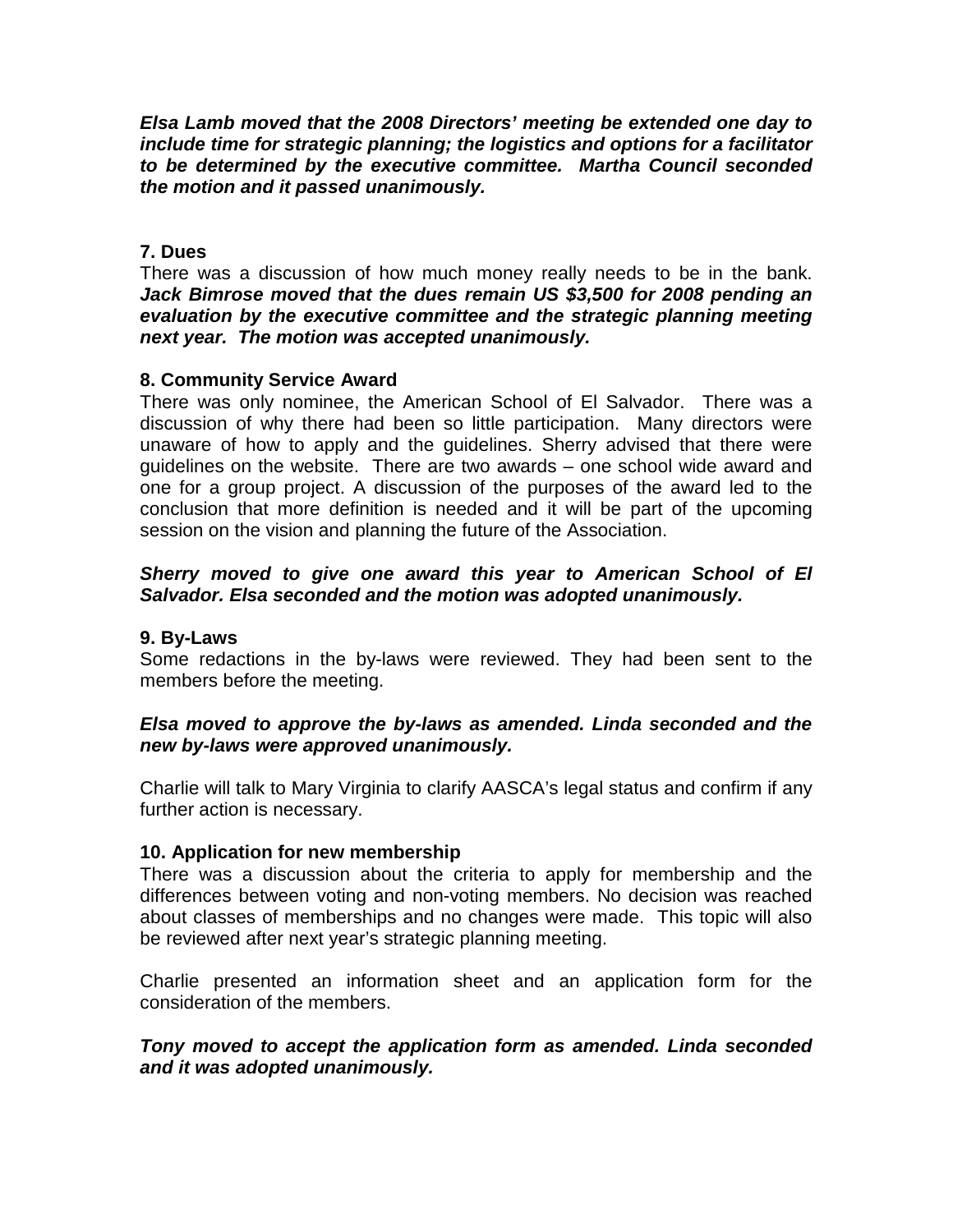# **11. AASCA Policy Manual**

There was a review of some proposed redactions in the AASCA Policy Manual and event guidelines. All of the event guidelines had not been reviewed.

In light of some recent issues concerning nationalistic behavior and poor sportsmanship, there was a discussion about the policy of playing all six national anthems and displaying flags at sporting events. No change in the policy was made and the issue was left for future review.

### **Sherry moved to accept the redactions that had been completed and ask the principals to review the pending sections. They should be revised and standardized for next year. Elsa seconded and the motion was carried unanimously.**

# **12. Athletic Issues**

Proposals:

- 1. Non-students will not be allowed to be part of cheer squads.
- 2. There will be additional security to keep fans off the field or court, especially if the host school is in the final.
- 3. Continue the ban on noisemakers but remove the penalty shot punishment. Fans will be permitted to yell or whistle, but anyone with artificial noisemakers will be removed.
- 4. Large schools should send a non-AD administrator to tournaments.
- 5. Develop a code of conduct for parents and educate them about the rules. Make announcements at the beginning of the game about rules and expectations.
- 6. A proposal for the formalization of a protest process will be circulated by Charlie before the September AD meeting.
- 7. Schools will be expected to participate fully in all elements of the event unless they communicate formally with the Director of the host school.
- 8. The host school will designate site directors if multiple sites are used for the tournament.
- 9. All AD's should attend the final to help as needed.
- 10. Ron Vair will work on a proposal for AD training. The regular cycle will not be altered though. Charlie will attend the meeting to present the issues and recommendations for the AD's.
- 11. The draw will be done two weeks before and sent out to participating schools. The draw will be done by the officials of the host school, but the principals' recommendation of having witnesses from other schools is not considered to be necessary.
- 12. The Association will continue to support invitational events. Invitations will go out to all schools and participation will be on a first-come first-served basis.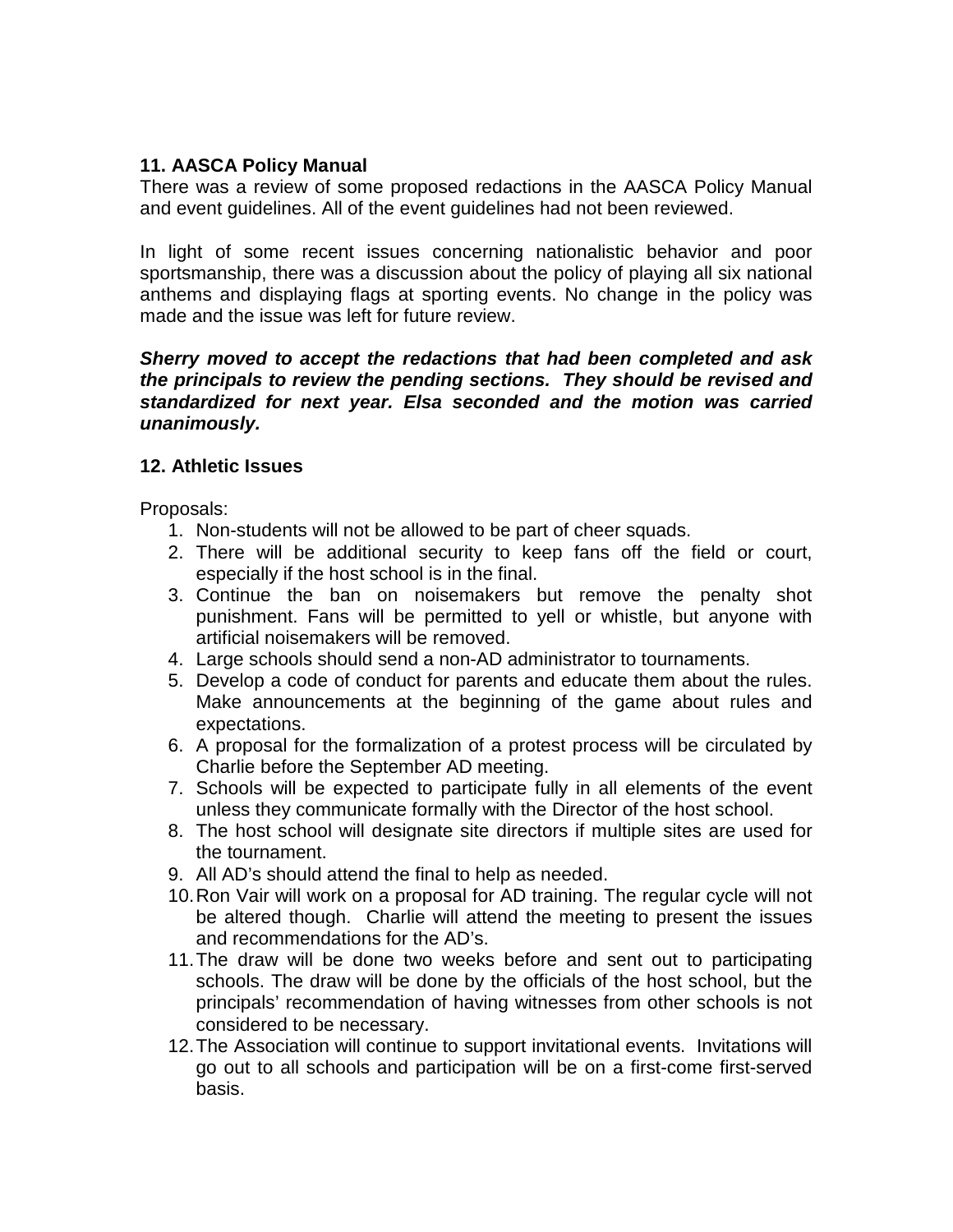- 13. The Association supports the idea of individual events for student athletes and exchanges in other sports. These are considered to be on an ad hoc basis and are not official events and will not be added to the calendar as such. Any school is free to host an event in another sport and invite schools to participate however.
- 14. The large schools accepted the increased size of teams. Small-school teams will remain with the same numbers.

# **Jack moved to accept the principals' recommendations as amended and outlined above. Martha seconded and they were accepted unanimously**.

# **Elsa moved to raise the fee to \$400 per event for large and small schools. Martha seconded and the proposal was passed.**

Five of thirteen teams did not attend the closing ceremonies of the large school tournaments. There has been a recurring problem with sportsmanship and behavior at large school basketball and soccer tournaments. Parents have also been an issue as crowd control has been a problem.

Various consequences were discussed including clearing the gym or field, suspending the offending school from the event the following year, having parents sign behavior contracts, educating parents and AD's. There is also the security issue presented by armed parents and bodyguards at some events.

Charlie left the session and Sherry led a discussion about the awards from the large school basketball tournament that are still an issue. Individual medals and certificates will be awarded, but the sportsmanship trophies are pending, boys for CAG and girls for Decroly. There had been a lack of sportsmanship in general at the large school tournament and this has been an acknowledged problem. Several members felt that the lack of sportsmanship in general meant that the sportsmanship trophies should not be awarded this year. Ettie felt that this would penalize the student athletes for a problem that centered more on the behavior of the crowd. Martha Maristany said that her AD decided not to attend the final ceremony because the Decroly team had been provoked.

**Jack moved that the two sportsmanship trophies for the large school basketball tournament not be awarded this year. This should be taken not as directed at a particular school but as a statement by the Directors about the general lack of sportsmanship at the tournament. Adolfo seconded and the motion was passed by a vote of 10 to 5.** 

**13. Various**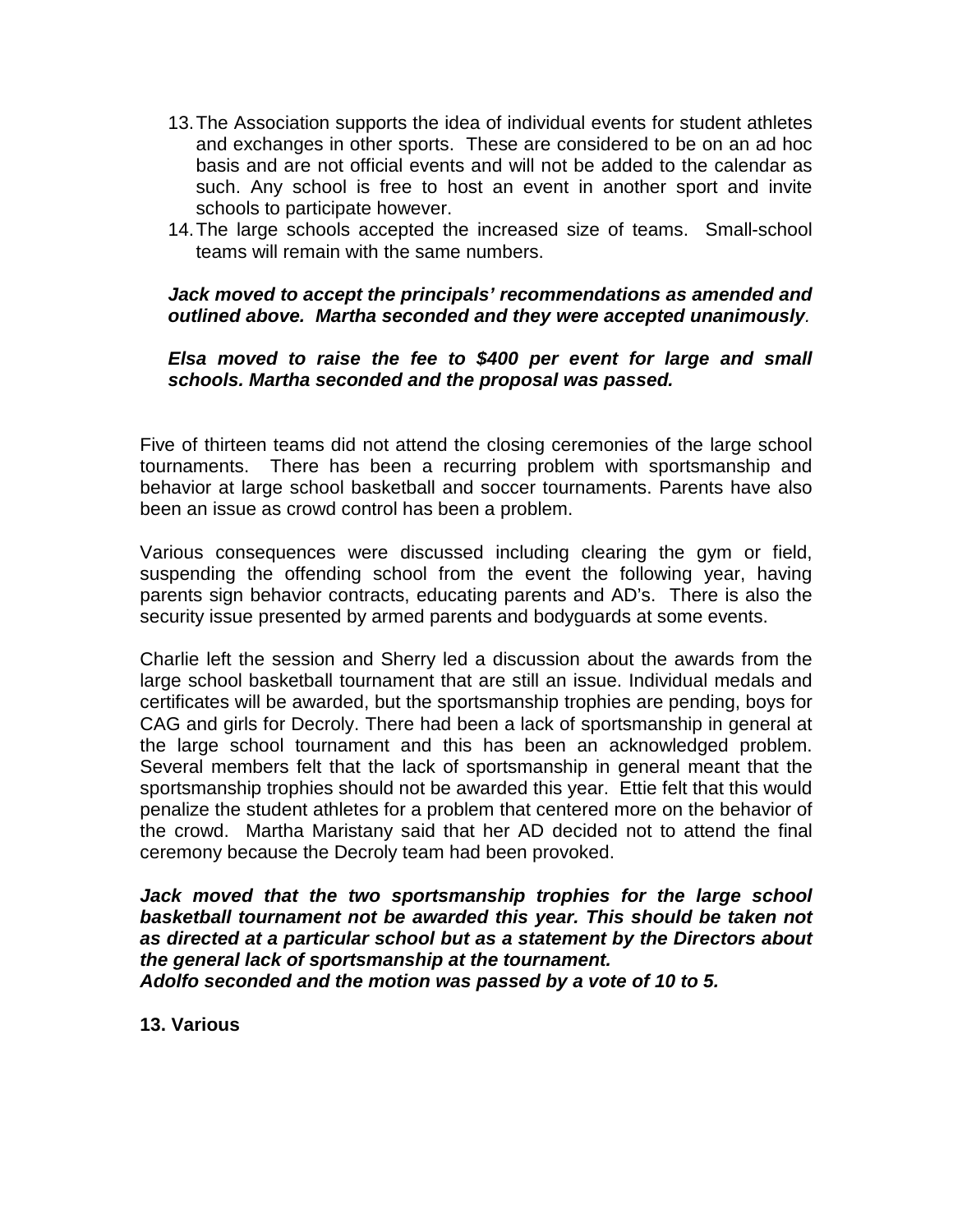- Jack announced that Frank Winstead would be speaking at Lincoln. He will send information to other directors who may be interested in this presentation, "Wayside Teaching."
- Business managers' Report. This is one of the three rotating meetings and the minutes of the meeting were given to each member present. The meeting was successful and important in supporting these important people in our schools.
- Small school volleyball will be at CDS from Oct 17-21.
- EBSCO several schools are making extensive use of this valuable resource. According to the principals, it is an important but underutilized resource. A way needs to be found to make better use of this and train our faculties, students and parents about it.
- Middle School Choir The program didn't come to fruition last year, but Ettie continues to feel that it is important to have an event for Middle School. It is also collaborative and not competitive which distinguishes it from many other AASCA events. Eleven schools had originally intended to participate, but in the end only 5 or 6 were going to attend. Ettie wondered what had happened. Larue said that they had a group for the music festival, but AIS didn't have enough kinds to do both. The timing conflict with the music festival made preparation and travel difficult as they were many of the same students. The consensus was that the timing was difficult and there had been a conflict with the music festival, but that it is a worthwhile event. Sherry and Ettie will make an effort to organize it again for 2008 and send information to all members. It is tentatively scheduled for April 2008.
- Ettie asked about which schools used the Stanford Achievement Tests. Some use the test but in different grades. She will be in touch with schools to compile a report about which tests are used by which schools in which grades so that we can share information and results in the future.

# **15. New Members**

Colegio Maya in San Salvador and Crossroads Christian Academy in Panama have applied for membership.

# **Elsa moved that CCA and Colegio Maya, El Salvador be accepted as nonvoting members for the coming year. It was approved unanimously.**

They will be allowed to participate in all AASCA and Tri-Association events. Charlie will organize visits and reports so that they can become voting members in 2008.